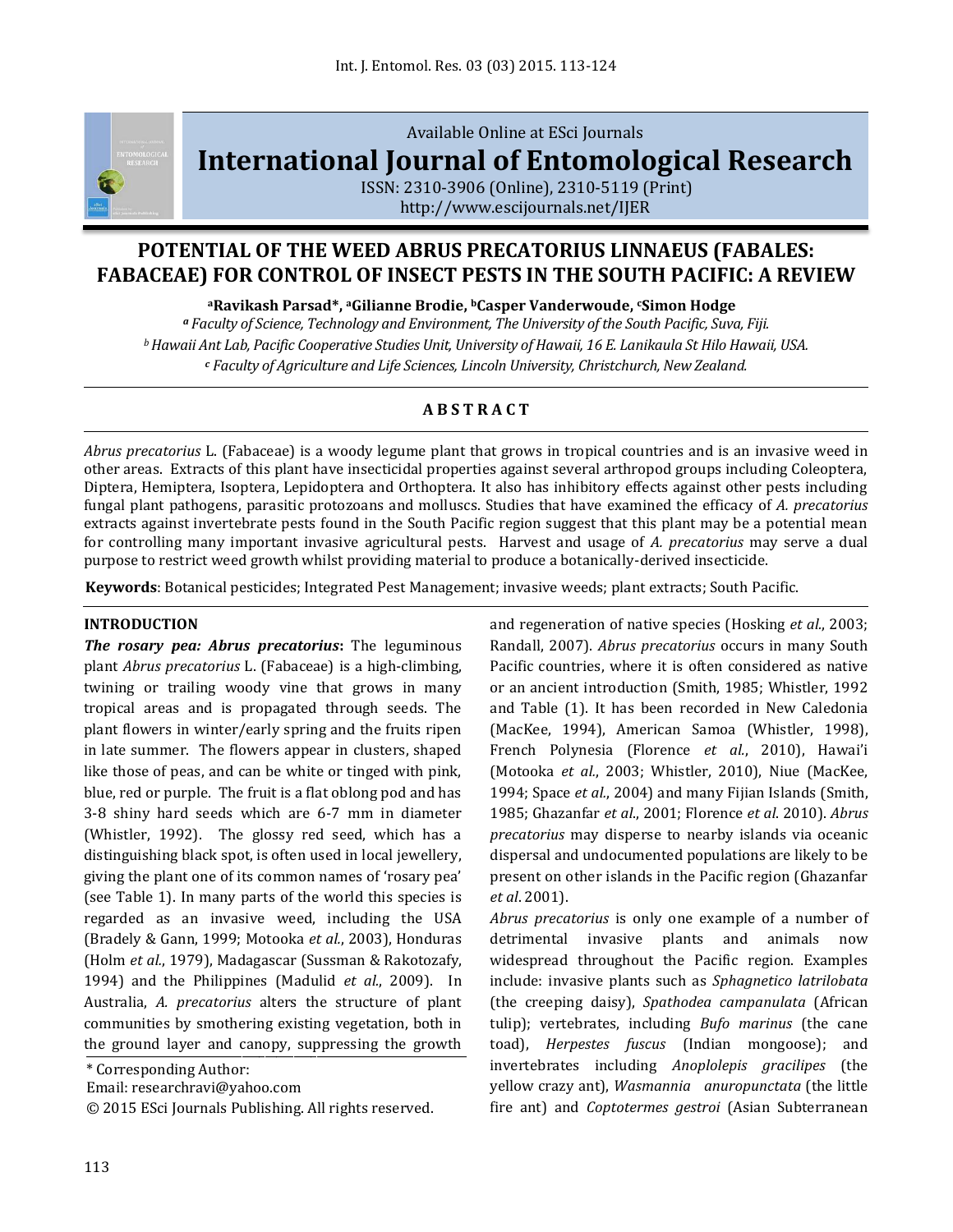Termites). All are associated with degradation of natural ecosystems, agricultural impacts and economic costs due to control efforts (Olson, 2006; Daigneault & Brown, 2013) and productivity losses (Fasi *et al*., 2013). Invasive species are considered a major global threat to Table 1. Common names for *Abrus precatorius* in the South Pacific.

biological diversity and ecosystem functioning and thought by many to be the second leading factor, after habitat destruction, in biodiversity loss and species endangerment worldwide (Wilson, 2002) including Oceania (Pyke *et al.*, 2008; Kingsford *et al.*, 2009).

| Location         | Common names       | Reference              |  |
|------------------|--------------------|------------------------|--|
| General / S Asia | Gunja              | Anand et al., 2010     |  |
|                  | Jequerity          | Choudhari et al., 2011 |  |
|                  | Rosary Pea         |                        |  |
| Cook Islands     | Kirikiri rangi     | Whistler, 1992         |  |
|                  | Pitipiti'o         | GISD, 2010             |  |
|                  | Uiui               |                        |  |
| Fiji             | Lele               | Whistler, 1992         |  |
|                  | Leredamu           | Thaman et al., 2007    |  |
|                  | Diri damu          |                        |  |
|                  | Qiri damu          |                        |  |
|                  | Danimana           |                        |  |
| Guam             | Kulales halom tano | Whistler, 1992         |  |
| Hawai'i          | Pukiawe lei        | Whistler, 1992         |  |
| Niue             | Matakamea          | Whistler, 1992         |  |
|                  | mata'ila           | GISD, 2010             |  |
|                  | pomea              |                        |  |
|                  | pomea mataila      |                        |  |
| Samoa            | Fuefue laulili'i   | GISD, 2010             |  |
|                  | Matamoso           |                        |  |
| Tonga            | Moho               | Whistler, 1992         |  |
|                  | Matamoho           | GISD, 2010             |  |

*Control of invasive and pest species***:** The primary methods for control of many invasive species depend in part on the use of synthetic herbicides or toxins, as they are generally effective and economic over large areas. Similarly, in agricultural systems, conventional chemical pest control methods can be highly effective, both in terms of reducing the intensity and occurrence of pests and diseases, and ultimately producing low cost agricultural commodities for consumers (Pimentel, 2009). However, there is a general consensus among environmentalists that the rate at which synthetic herbicides and insecticides are currently being applied is unsustainable, with a wide array of negative impacts associated with their use (Igbedioh, 1991). For example, insecticides can have direct negative impacts on human health, as well as reducing populations of beneficial biota such as predatory insects and pollinators (Brown, 1978; Ware, 1980). The manufacture of synthetic pesticides is often heavily reliant on derivatives of petro-chemicals, and indirect environmental impacts due to pollution can occur at sites distant from the actual locality of product use. Another major problem associated with incorrect use of pesticides is the evolution of resistant populations of target pests, subsequently requiring higher concentrations of chemicals to be used or more potent toxins to be developed (Georghiou, 1986; Mallet, 1989; Denholm & Rowland, 1992). With respect to the control of invasive plants such as *A. precatorius*, alternatives to chemical control of invasive and agricultural weeds are continually being sought. These include methods such as super heating or steam 'injection' of agricultural soils, the introduction of biocontrol organisms such as herbivorous insects to reduce plant biomass and physical removal of the plant and propagules by hand or mechanical means (Holt, 2009).

*Botanically-derived plant protection products***:** Historically, many plant-derived chemicals such as nicotine and pyrethrins have been used as the basis for new insecticides in conventional pest control.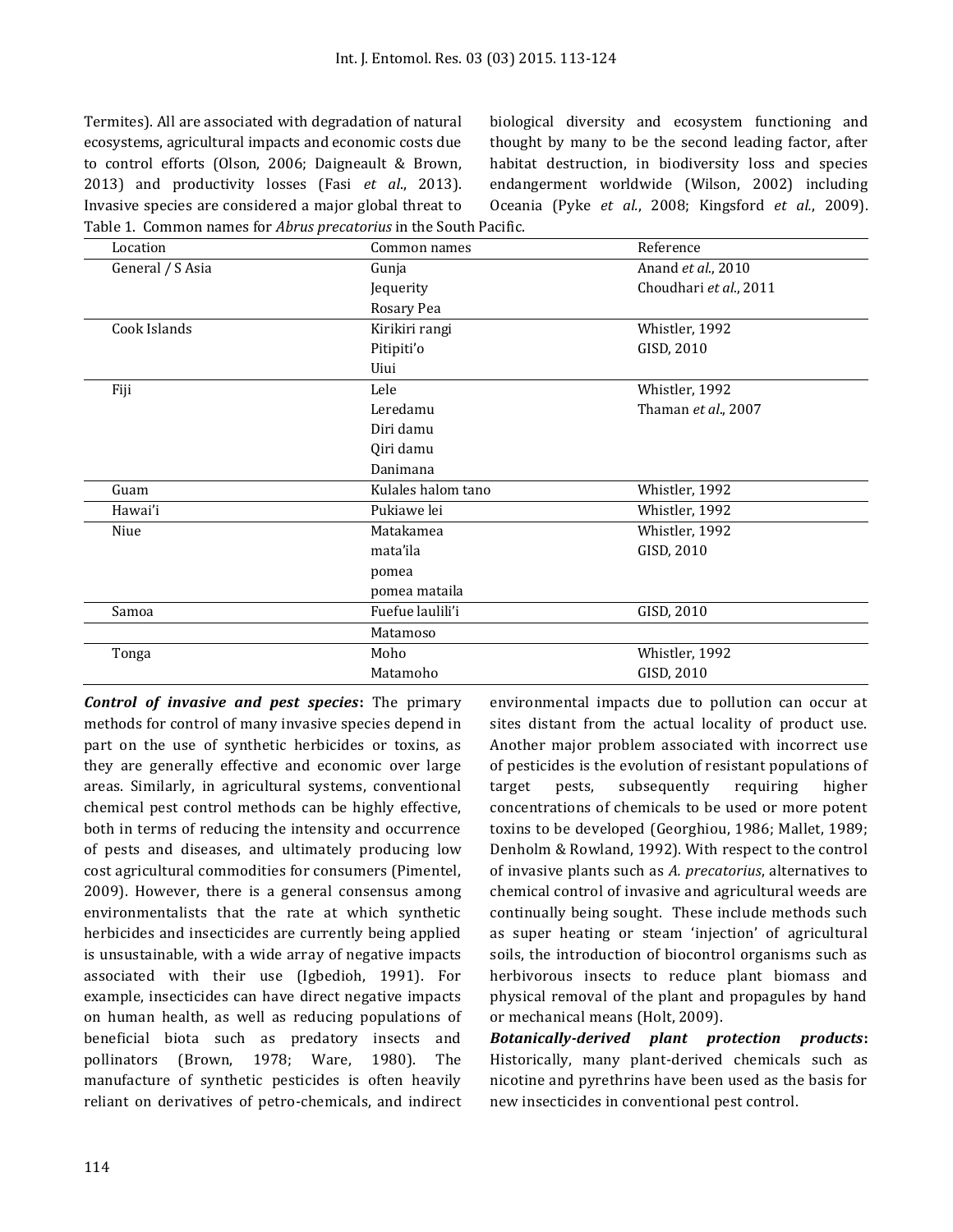Int. J. Entomol. Res. 03 (03) 2015. 113-124

|           |                | Species                                              | Plant part / compounds                                     | Reference                                                                        |  |
|-----------|----------------|------------------------------------------------------|------------------------------------------------------------|----------------------------------------------------------------------------------|--|
| Insecta   | Coleoptera     | Orange Blister Beetle                                | Petroleum ether extracts of                                | Johri et al., 2004                                                               |  |
|           |                | Mylabris pustulata                                   | seed(proteins)                                             |                                                                                  |  |
|           |                | Rice Weevil                                          | Isolated abrins                                            | Satyasree, 1999                                                                  |  |
|           |                | Sitophyllus oryza                                    |                                                            |                                                                                  |  |
|           | Diptera        | Oriental Fruit Fly                                   | Crude ethanol extracts                                     | Nakawiroat et al., 2007                                                          |  |
|           |                | Bactrocera dorsalis                                  | (Plant part not given)                                     |                                                                                  |  |
|           |                | Malaria mosquito<br>Culexquinque fasciatus           | Methanol extracts of seeds                                 | Muthukrishnan et al., 1997<br>Sakthivadivel & Daniel, 2008<br>Nazar et al., 2009 |  |
|           |                | Malaria mosquito<br>Culexquinque fasciatus           | Petroleum ether extract of leaves Manimegalai et al., 2011 |                                                                                  |  |
|           |                | Mosquito<br>Culex vistiavi                           | Ether extracts of seeds                                    | Bagavan & Rahuman, 2011                                                          |  |
|           |                | Malaria mosquito<br>Anopheles vagus                  | Ether extracts of seeds                                    | Bagavan & Rahuman, 2011                                                          |  |
|           |                | <b>Encephalitis Mosquito</b><br>Armigeres subalbatus | Ether extracts of seeds                                    | Bagavan & Rahuman, 2011                                                          |  |
|           | Hemiptera      | Mealybug<br>Maconellicoccus hirsutus                 | Abrine isolated from seeds                                 | Anitha et al., 1999                                                              |  |
|           |                | Painted bug<br>Bagrada cruciferarum                  | Petroleum ether extracts of seeds Johri et al., 2004       |                                                                                  |  |
|           |                | Cowpea aphid<br>Aphis craccivora                     | Petroleum ether extract of seeds Dimetry & Abdalla, 1988a  |                                                                                  |  |
|           | Isoptera       | Asian termite<br>Coptotermes gestroi                 | Methanol extracts of leaves                                | Setiawan et al., 2009                                                            |  |
|           |                | Asian termite<br>Coptotermes gestroi                 | Methanol and water extracts<br>of seed and leaf            | Prasad et al., 2015                                                              |  |
|           | Lepidoptera    | White Cabbage Butterfly<br>Pieris brassicae          | Petroleum ether extracts<br>of seed (proteins)             | Johri et al., 2004                                                               |  |
|           |                | Diamondback Moth<br>Plutella xylostella              | Crude extracts of seeds                                    | Sinchaisiri et al., 1990                                                         |  |
|           |                | Rice Moth<br>Corcyra cephalonica                     | Isolated abrins                                            | Satyasree, 1999                                                                  |  |
|           |                | Greater Wax Moth<br>Galleria mellonella              | Ethanolic extracts of seeds                                | Talat, 2007                                                                      |  |
|           |                | Cotton leafworm moth<br>Spodoptera littoralis        | Petroleum ether, ethanol, water<br>extracts of seeds       | Dimetry &Abdalla, 1988b                                                          |  |
|           | Orthoptera     | Grasshoppers<br>Poecilo cerapicta                    | Aqueous extracts of seeds                                  | Desai, 1966 & 1971                                                               |  |
| Arachnida | Ixodida        | Ticks<br>Boophilus microplus                         | Crude ethanol extracts of seed                             | Chungsamarnyart et al.,1988                                                      |  |
|           | Trombidiformes | Spider mites<br>Tetranychus urticae                  | Petroleum ether extracts of<br>seeds                       | Reda et al., 1989 &1990<br>Dimetry et al., 1999 & 1992                           |  |
|           |                |                                                      |                                                            |                                                                                  |  |

Table 2. Summary of pest arthropods tested for susceptibility to tissue extracts or products derived from *Abrus precatorius*.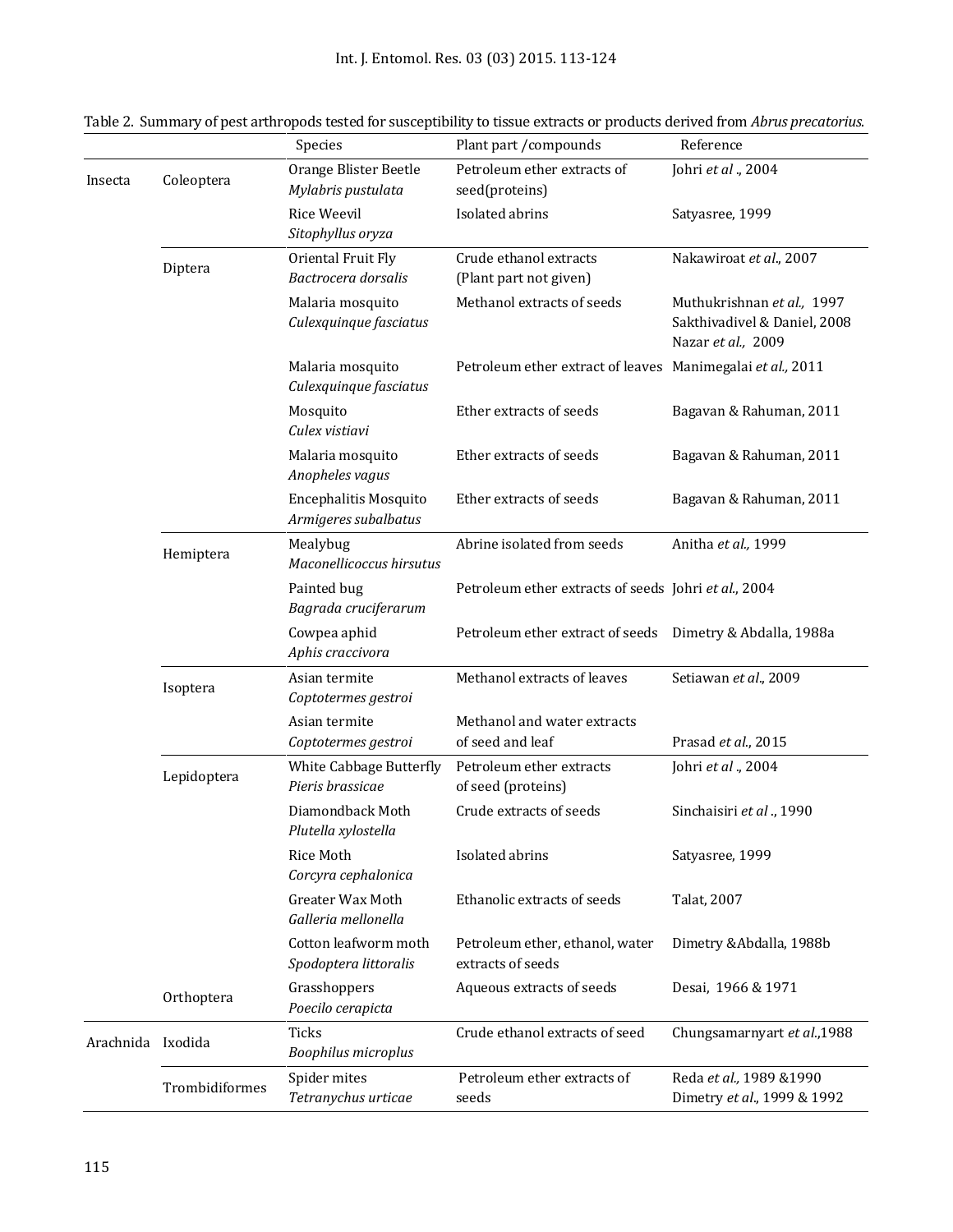More recently attention has focused on developing insecticides and repellents from plants already used by traditional farmers, such as neem (Azadirachta indica) (Patel & Chauhan, 2013) and species of pepper *Piper (*peppers*)* (Scott *et al*., 2003; Gulzar *et al*., 2013). These 'biorational' insecticides are considered more environmentally sound as they tend to have a narrower range of target species, are less toxic to the people applying the products, and often rapidly degrade under natural conditions (Wiesbrook, 2004).

Hoddle (2004) suggested there may be scope to control invasive species in a sustainable fashion if they offer some beneficial products or 'services'. Numerous investigations report efficacy of extracts or plant-derived compounds on invertebrate crop pest and vectors of human and animal diseases (Desai *et al.*, 1966; Kaushik & Khanna, 1992). Some allelopathic weed species have already been evaluated for their direct use in pest management or for development of natural herbicides (Duke *et al.* 2000; Kong *et al.* 2006; Macias *et al.* 2007). Thus, if one nuisance plant species could be harvested and utilized in some manner that contributes to the control of some other pest species, a reduction in the abundance of both problem species could be achieved.

This review investigates the potential for *A. precatorius* or its extracts for use as a botanical pesticide for control of invertebrate pest species. Studies of toxins, pharmaceuticals and other bioactive compounds derived from *A. precatorius* have been conducted for over 120 years (Stillmark, 1888; Anand *et al*., 2010; Choudari *et al*., 2011; Bhatia *et al*., 2013). A wide range of bioactive compounds have been isolated from this plant including alkaloids, quinones, and saponins (Ghosal & Dutta, 1971; Dimtery *et al*., 1992; Xiao *et al*., 2012; Hata *et al*., 2013).

## **Review of the Biocidal properties of** *Abrus precatorius against invertebrate pests***:**

**Insecta: Coleoptera:** Several Coleopteran species are serious pests of stored grain products. Kardinan and Wikardi (1997) reported that *A. precatorius* root powder caused significant mortality of *Sitophilus* spp., with residual toxicity lasting up to two months. Similarly, Satyasree (1999) showed that a, p and y-abrins isolated from *A. precatorius* caused up to 100% mortality in the rice weevil Sitophilus oryzae. Petroleum ether extracts of the seed protein of *A. precatorius* caused 100% antifeedant effects in the orange blister beetle *Mylabris pustulata* (Johri *et al.* 2004). However, Babu *et al*. (1999) reported that *A. precatorius* caused no inhibition of the

seed beetle *Callusobruchis maculatus* under laboratory conditions. *A. precatorius* extracts may show efficacy against other coleopteran pest species in the Pacific region such as *Sitophilus oryzae* (the rice weevil) and *S. zeamais* (the maize weevil) which are widely distributed in the South Pacific (Hidayat *et al.* 1996). According to the Pacific Islands Pest List Database (2015), *Sitophilus oryzae* and *S. zeamais* are found in Fiji, Tonga and Guam, where they cause damage to a range of important agricultural crops, inlcuding cassava (*Manhihot esculenta*), cashew (*Anacardium occidentale*), Job's tears (*Coix lachryma-jobi*), nutmeg (*Myristica fragrans*), rice (*Oryza sativa*), beans (*Phaseolus* sp*.*), sugar cane (*Saccharum officinarum*), kola (*Sorghum halepense*) and maize (*Zea mays*).

**Insecta: Diptera:** *Bactrocera dorsalis* (the Oriental fruit fly) poses a serious threat to the horticultural sector. Nakawiroat *et al.* (2007) demonstrated that *A. precatorius* crude methanol extracts caused reduced hatching and complete mortality at 24 hours for various life stages after topical application. *Bactrocera dorsalis* is found in French Polynesia on crops such as *Anona mucricata* (soursoup), *Averrhoa carambola* (star fruit), *Carica papaya* (papaya), *Citrus maxima* (pomelo), *Citrus sinensis* (orange), *Mangifera indica* (mango), *Musa* sp*.*  (banana and plantain), *Persia Americana* (avocado) and *Pisidium guajava* (guava). Further, Kriticos *et al*. (2007) determined that *B. dorsalis* could persist throughout most of the central Pacific, and that parts of New Zealand could become substantially more climatically suitable, increasing the likelihood of successful establishment of this species.

In addition to agricultural pests, studies have also demonstrated the toxicity of *A. precatorius* against other Diptera such as mosquitoes. Muthukrishnan *et al.* (1997) reported that methanol extracts of *A. precatorius* seeds showed significant larvicidal and growth regulation against the mosquito *Culex quinquefasciatus*, even at very low concentrations. Sakthivadivel and Daniel (2008) also showed that *A. precatorius* demonstrated mild larvicidal activity against 4th instar larvae of *C. quinquefasciatus, Anopheles stephensi* and *Aedes aegypti*. Nazar *et al.* (2009) in their study of 100 Indian plant extracts, reported that shoot extracts of *A. precatorius*  produced the highest larvicidal activity against *C. quinquefasciatus*. Similarly, a study by Manimegalai *et al.*  (2011) demonstrated that petroleum ether extract of *A. precatorius* leaves caused a mortality of 77% in larvae of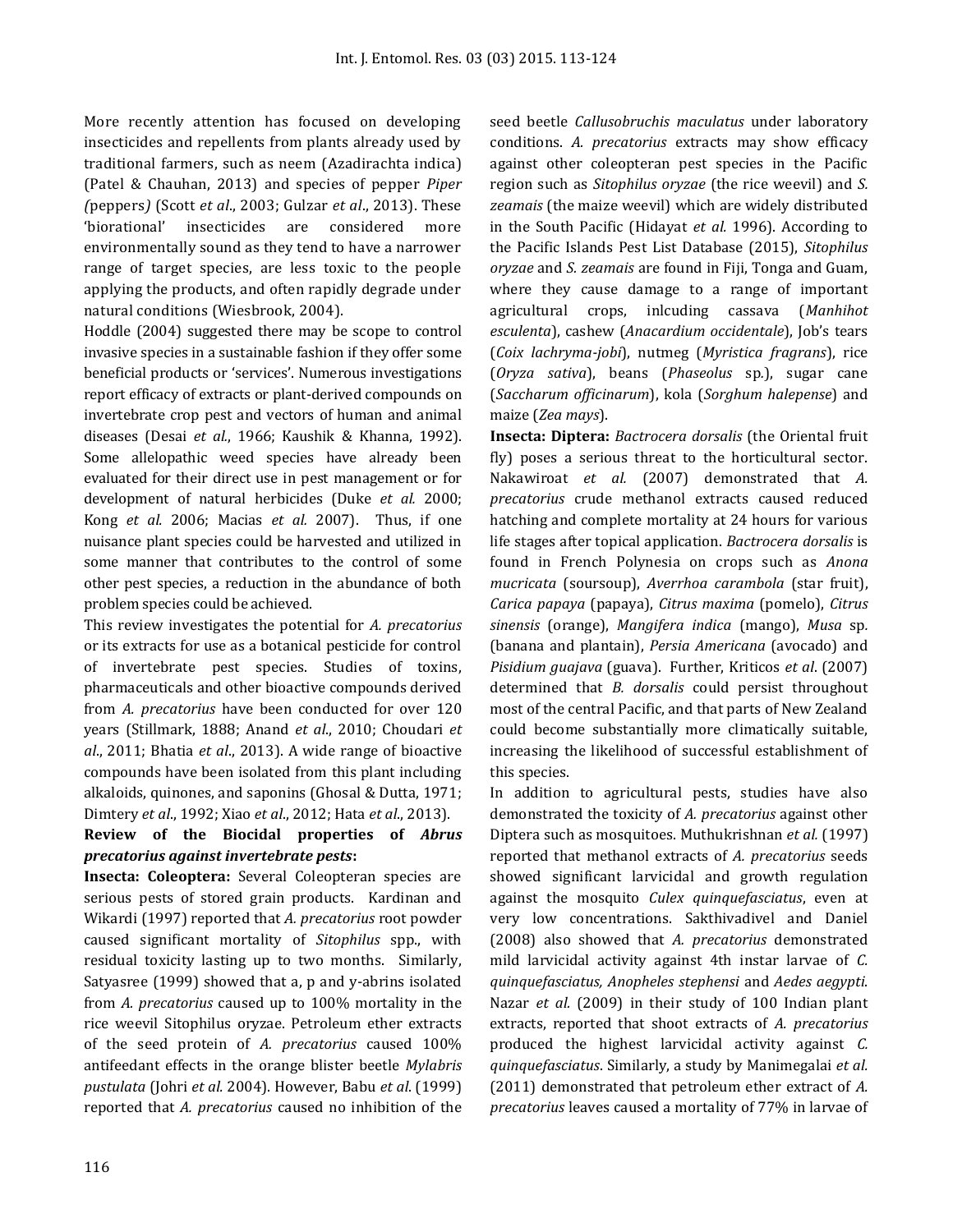*C. quinquefasciatus*, but that exposure to petroleum ether and chloroform seed extracts resulted in 100% mortality*.* An earlier study by Khalsa *et al*. (1964) contradicts the above findings, stating that the plant was not toxic to *Culex pipiens* (house mosquitos) or *Musca domestica* (the common house fly).

*Culex quinquefasciatus* is a principal vector of human lymphatic filariasis, several encephalitides (including West Nile virus), avian malaria, and poxvirus (Fonseca *et al.* 2006). In addition to these primary health concerns, this mosquito may contribute to a secondary economic loss in small island nations of the Caribbean, Pacific and Indian Ocean by acting as a 'nuisance biter' at tourist sites. Also, the vector of avian malaria (*Plasmodium relictum* and *Avipoxvirus*, *C. quinquefasciatus* could have significant ecological impact on island avifaunas, including those of Pacific islands such as Hawaii, Galapagos and New Zealand (Bataille *et al*., 2009; LaPointe *et al*., 2012). This biting behaviour has implications for island resorts, such as those found around Fiji, where negative feedback from tourists can rapidly cause a loss in tourist numbers (Gretzel & Yoo, 2008).

**Insecta: Hemiptera:** Anitha *et al.* (1999) showed that abrine isolated from *A. precatorius* seeds caused a dose dependent depletion of free and bound sugars in the mealy bug *Maconellicoccus hirsutus* in India. They concluded that application of abrine could cause a substantial reduction in the population density of *M. hirsutus*. Dimetry and Abdalla (1988b) attributed antifeedant effects of petroleum ether extracts of *A. precatorius* for another important crop pest, *Aphis craccivora* (the cowpea aphid).

*Maconellicoccus hirsutus* is present in a number of Pacific island countries, such as Papua New Guinea, the Solomon Islands, Tuvalu, Tonga, Palau, New Caledonia, and Guam. It is affects *Ananas comosus* (pineapple), *Tectona grandis* (teak), *Theobroma cacao* (cocoa), *Vitis vinifera* (grape) and *Gossypium barbadense* (Sea Island cotton). *Aphis craccivora* is a very widespread pest, and is present in the Cook Islands, Tonga, Guam, the Federated States of Micronesia, Kiribati, Nauru, Fiji Islands, Australia and New Zealand. Although this species primarily utilizes legume hosts, it has been recorded on a wide range of crop plants, for example: *Phaseolus* sp. (beans), *Cajanus cajan* (pigeon pea), *Lycopersicon esculentum* (tomato), *Mangifera indica* (mango), *Artocarpus communis* (breadfruit), *Citrus limon*

(lemon), *Cucumis sativus* (cucumber), *Citrullus vulgaris* (watermelon), *Solanum tuberosum* (potato) and *Colocasia esculenta* (taro) (Pacific Island Pest List Database, 2015).

**Insecta: Isoptera:** In Fiji, interest in termites increased dramatically after the exotic Asian Subterranean Termite, *Coptotermes gestroi*, was detected in late 2009, causing damage to homes, schools and vegetation in Lautoka. According to the Biosecurity Authority of Fiji (Malo, 2011), between late-2009 to mid-2011 the Fiji government spent more than \$3 million FJD to control *C. gestroi* termites which damaged housing structures, school buildings and vegetation in Lautoka. Setiawan *et al.* (2009) reported that *A. precatorius* leaf extracts were non-repellent and could cause 100% mortality in the termite *Coptotermes gestroi* in 12 days. Subsequently, Prasad *et al.* (2015) reported that methanol extracts of leaf and seeds at concentrations as low as  $1\%$  w/v caused mortality of *C. gestroi* within 4 days, and that concentrated methanol extracts could cause 100% mortality within 24 hours.

**Insecta: Lepidoptera:** Extracts of *A. precatorius* show efficacy against a number of lepidopteran pest species. Dimetry and Abdalla (1988a) reported that petroleum ether, ethanol and water extracts inhibited feeding in *Spodoptera littoralis* (the cotton leafworm)*, causing* decreased larval body weight and lower adult fecundity. Sinchaisri *et al.* [\(1990\)](#page-10-0) demonstrated that of the 43 plant extracts bioassayed in vitro, crude extracts of *A. precatorius* seeds were highly effective against *Plutella xylostella* (the diamondback moth) with 80-100% mortality of larvae. Satyasree (1999) found that abrins isolated from *A. precatorius* produced 100% mortality of *Corcyra cephalonica* larvae (the rice moth). Similarly, ethanolic extracts of *A. precatorius* caused 95-100% mortality of *Galleria mellonella* (the greater wax moth) (Zaitoun, 2007). Johri *et al.* (2004) reported that petroleum ether extracts of *A. precatorius* resulted in antifeedant effects against *Pieris brassicae* (the cabbage white butterfly).

*Plutella xylostella* is present in a number of Pacific countries, including Papua New Guinea, the Solomon Islands, American Samoa, Tonga, Samoa, Palau, Niue, New Caledonia, Guam, French Polynesia, the Cook Islands, Nauru, Vanuatu and the Fiji Islands. It causes damage to a wide range of brassica species, as well *Nasturtium schlechteri* (Highland cress), *Allium cepa* (onion) and *Rorippa nasturtium-aquaticum* (water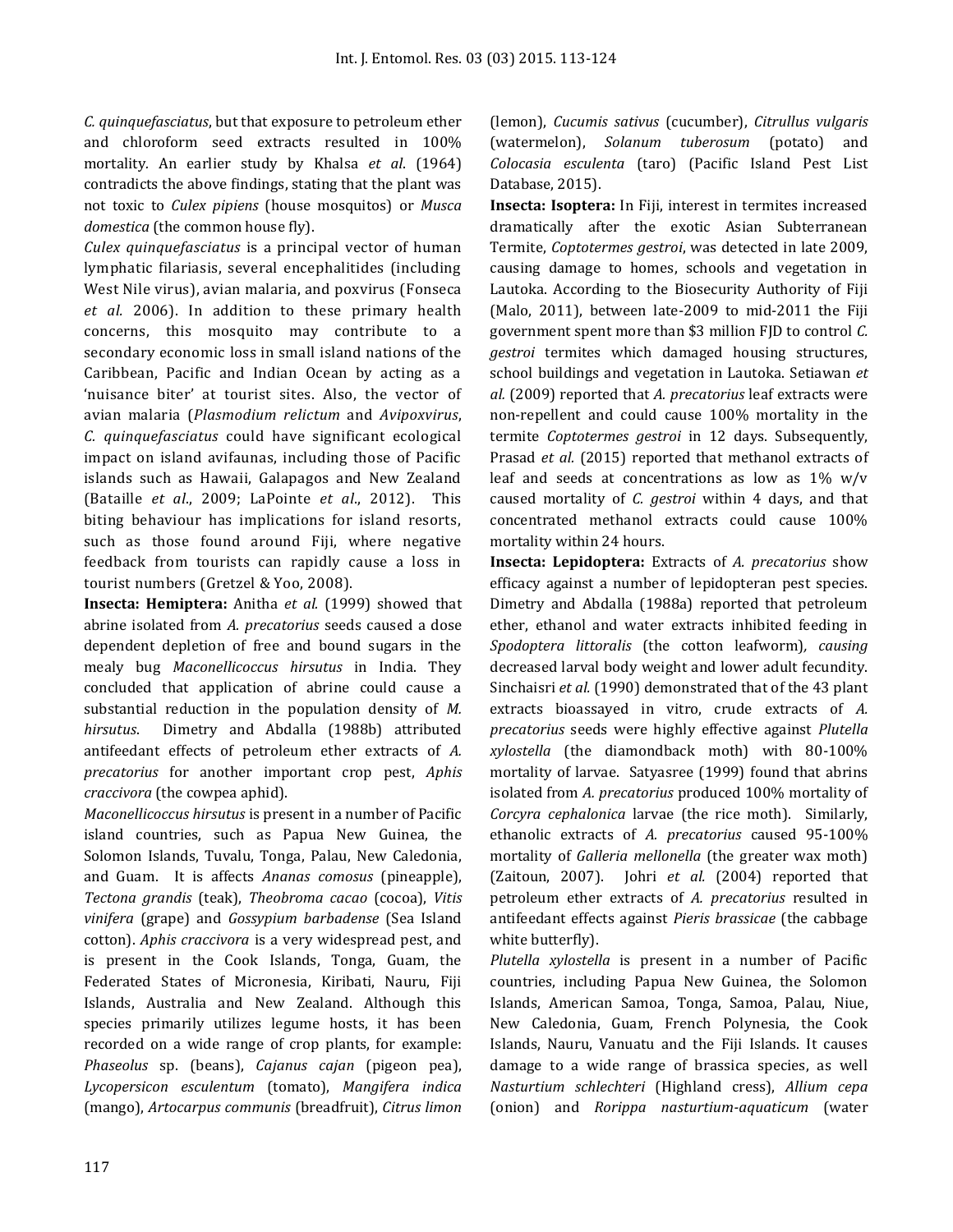cress). *Corcyra cephalonica* is present in New Caledonia and the Fiji Islands where it damages *Triticum aestivum* (wheat) and *Cocos nucifera* (coconut) (Pacific Island Pest List Database, 2015).

**Insecta: Orthoptera:** Desai *et al.* (1966 & 1971) showed that aqueous extracts of *A. precatorius* seeds were toxic to *Poecilocera picta* (grasshoppers) and suggested the mechanisms of this toxicity appeared to include disruption of mitosis and meiosis processes. A number of orthopterans cause general crop damage to foliage and leaves in Pacific countries: for example, *Eumossula gracilis* (coconut tree hopper), *Valanga irregularis* (giant grasshopper)*, Locusta migratoria* (migratory locust) and *Gryllotalpa africana* (mole crickets) (French, 2006; Evenhuis, 2007). Additionally, *Graeffea crouanii* (the coconut stick-insect) is also a pest in this region during sporadic outbreaks, such as that observed in the Fijian Island of Taveuni in the 1960s (Paine, 1968).

**Arachnida: Ixodida:** Chungsamarnyart *et al.* (1988) investigated 44 species of plants for larvicidal activity against *Boophilus microplus* (the cattle tick) and found that a 10% dilution of a crude-extract of *A. precatorius* seed caused 95-100% mortality in nymphs of this species. *Boophilus microplus* is a major pest of cattle in tropical and sub-tropical agro-systems, where it appears to quickly adapt to new environments and recurrently develops resistances to pesticides used in tick-control and it appears in Northern Australia and the Pacific Island country of New Caledonia (Beugnet & Chardonnet, 1995; Frisch, 1999; Chevillon *et al*., 2007).

**Arachnida: Trombidiformes:** Reda *et al.* (1989 & 1990) demonstrated that petroleum ether extract of *A. precatorius* seeds, and the alkaloids found in these extracts, acted as a deterrent and reduced the reproductive potential of *Tetranychus urticae* (red spider mite) in Egypt. Working on the same mite species, Dimetry *et al.* (1990) found that coumarin, βamyrin and a mixture of sterols isolated from petroleum ether extract of *A. precatorius* seeds caused a significant reduction in fecundity and the viability of eggs of *T. urticae*. Subsequently, Dimetry *et al.* (1992) suggested that the most efficient alkaloid isolated from seeds was hypaphorine which elongated the preoviposition period, significantly shortened the oviposition period and reduced the fecundity of the *T. urticae* females.

In a South Pacific context, *T. urticae* is present in New Caledonia and the Cook Islands, where it damages numerous crops, such as *Brassica sp*. (mustard), *Citrullus lanatus* (water melon), *Cucurbita sp.* (squash), *Daucus carota* (carrot), *Lactuca sativa* (lettuce), *Lycopersicon esculentum* (tomato), *Mangifera indica*  (mango), *Manihot esculenta* (cassava), *Musa sp.* (banana) and *Carica papaya* (papaya) (Pacific Island Pest List Database, 2015).

*Other beneficial properties of Abrus precatorius***:**  *Lymnaea acuminate* (the fresh water snail) is the host for *Schistosoma* worms which cause schistosomiasis in cattle. Abrin and glycyrrhizic acid in *A. precatorius*  seed and root affect the nervous tissue of these snails causing mortality as shown by studies conducted in India (Singh & Singh, 1999 & 2000; Bhide *et al*., 2008). Plant pathogens, such as the fungi *Colletotrichum capsici* and *C. falcatum*, cause leaf blight on pepper and red rot in sugarcane respectively. They experience reduced mycelial growth and incidence of disease is reduced when host plants are treated with *A. precatorius* extracts as shown by studies in India (Kumaran & Balasubramanian, 2003; Jayakumar *et al.,*  2007). *Colletotrichum capsici* affects *Capsicum annum* (pepper) in New Caledonia, French Polynesia and Wallis and Futuna and has also been recorded as a pathogen in American Samoa (Kohler *et al*., 1997; Brooks, 2002). Anti-parasitic activity has also been demonstrated for *Abrus precatorius* extracts. Ethyl acetate and methanol extracts of *A. precatorius* inhibit the protozoans *Plasmodium falciparum* (which is the vector for malaria) and *Leishmania donovani* (which causes leishmaniasis or black fever) in Africa (Bagavan *et al.*, 2011; Hata *et al*., 2013). *Plasmodium falciparum* is a very important parasite in the Pacific since it has been documented as a major cause of malaria in the Solomon Islands, Vanuatu, and Papua New Guinea (Kere *et al*., 1993; Lum *et* al., 2005; Chan *et al*. 2012; Chan *et al*. 2015). *Leishmania donovani* is also an important disease affecting domestic animals in Pacific Islands, including Fiji (Brioudes *et al*., 2014). The protist *Trypanosoma brucei rhodesiense,* which is transmitted by tsetse flies (*Glossina* spp) and causes trypanosomiasis (sleeping sickness) is also strongly inhibited by *A. precatorius* extract shown by studies in Africa (Hata *et al*., 2013). Contrary to the effects against protozoa, Ibrahim (1992) indicated that *A. precatorius* may not be effective as an anthelminthic as it had no inhibitory effect on the nematode *Caenorhabditis elegans* in Sudan.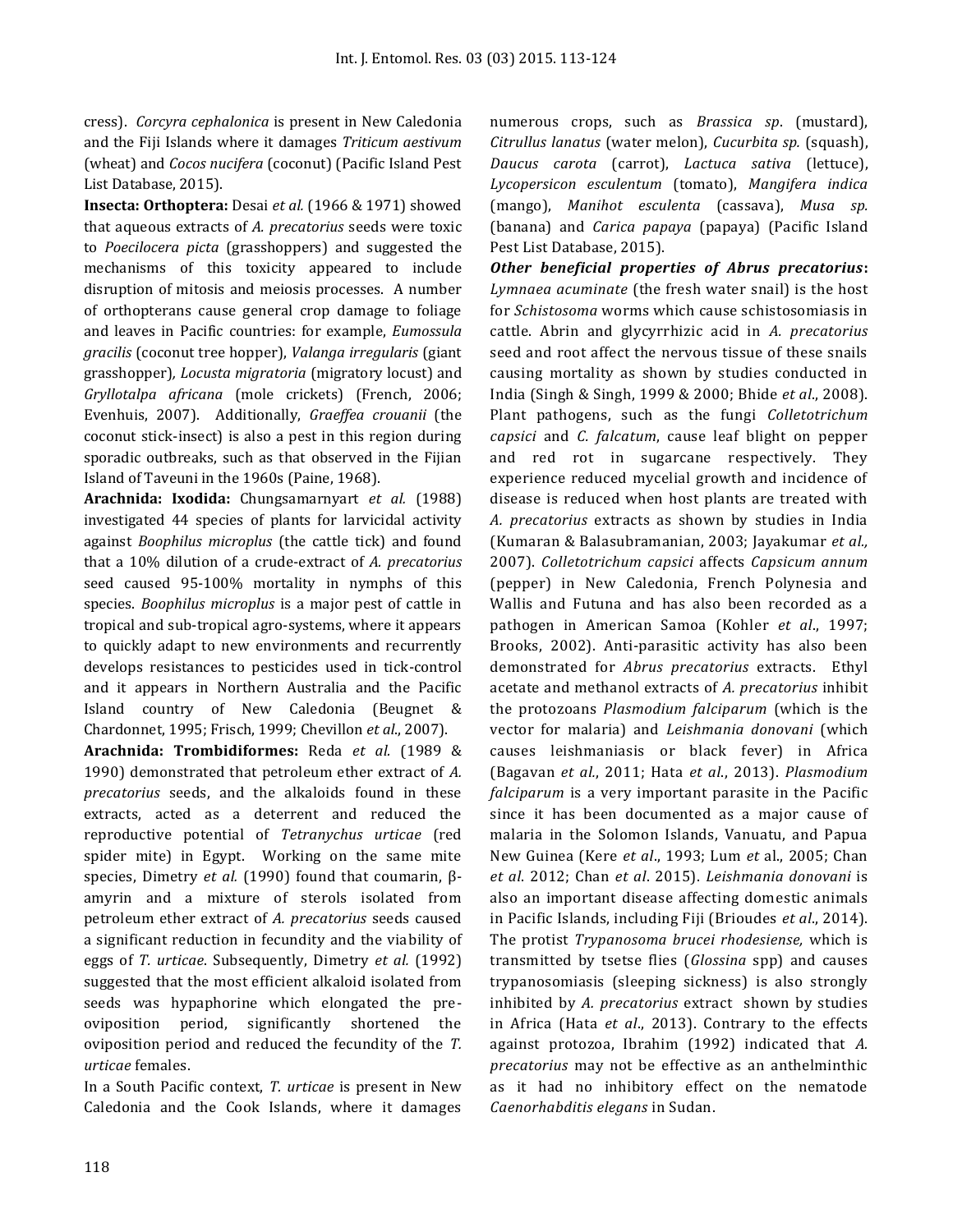*Potential environmental impacts and non-target effects of A. precatorius***:** Although botanical pesticides are generally considered more 'environmentally friendly' than their synthetic counterparts, the use of botanicals still requires careful consideration if negative environmental impacts are to be minimized. Abrin is a highly toxic ribosome-inhibiting agent in humans, with a fatal dose of ≈0.11g/kg when ingested but only ≈0.01g/kg when inhaled (Saxena *et al*., 2013). Cases of *A. precatorius* poisoning usually occur from handling leaves or seeds, or from contact poisoning by wearing jewellery made from the seeds. There is currently no known antidote to abrin poisoning, suggesting there could be health concern issues if wide-spread spraying of extracts was to be carried out, or if food crops were contaminated.

For some time there has been a push to advocate forms of integrated pest management (IPM) for control of problematic insects and weeds. In many IPM systems, chemical treatments are used in collaboration with other control methods, such as the use of crop rotation to avoid build-up of pests, mechanical barriers such as mesh covers and the use of naturally-occurring or released predatory arthropods as biocontrol agents (LaBrecque, 1981; Sandler, 2010; Merfield *et al*., 2015). The use of insecticides still has a role in IPM, but their use is reduced so as to maximize inhibition of the target species but minimize the impact on non-target beneficial species, such as predators and pollinators.

*Abrus precatorius* extracts can cause significant mortality of some of these beneficial insects, for example, in the braconid wasp *Cotesia flavipes*, which is a parasitoid of many species of pest lepidopteran larvae and is often used as a classical biocontrol agent (Reddy & Srikanth, 1996), and of the honey bee (*Apis mellifera*) which is the primary pollinating species of many crops worldwide (Zaitoun, 2007).

Thus the timing, location and methods of application of *A. precatorius* products would need careful consideration before they were to be used as a general insecticide.

## **CONCLUSIONS**

Reviewing the literature on the toxic effects of *A. precatorius* derivatives against invertebrate pest species indicates that many of the important groups of insect pests in the Pacific region (*e.g.* mosquitoes, aphids and termites) are susceptible to *A. precatorius*, and that there is potential for their control by biorational pesticides

developed from this plant. Due to the invasive nature of *A. precatorius*, and its negative effects on native flora, the deliberate cultivation of *A. precatorius* in new areas should not be promoted. Additionally, overuse of *A. precatorius* has led to it becoming endangered in some parts of its natural range (Mwine *et al*., 2011) and, as *A. precatorius* is considered native in many South Pacific countries (Smith,1985), its complete eradication is also not being proposed. We suggest that a sustainable harvest of *A. precatorius* leaves and seed for use in the manufacture of botanical insecticides would lead to a natural reduction in the biomass of the plant without the need of chemical herbicides, helping restrict its spread to new areas and would likely be of benefit to the local flora that was freed of the smothering effect of this plant. We recommend that additional research into the viability, development and production of effective insecticides from *A. precatorius* is carried out, and that the potential advantages that this could produce in the South Pacific, in terms of reduced use of synthetics pesticides, chemical-free control of a problem weed, and, not least, economic benefit to the local communities involved, should be further evaluated.

### **ACKNOWLEDGMENT**

We would like to thank the University of the South Pacific Research Office for funding this research as part of the MSc research of Ravikash Prasad.

### **REFERENCES**

- Anand, A. R., O. V. Kishor, S. V. Rajkumar, U. D. Chandrashekhar and N.D. Tanaj. 2010. *Abrus precatorius* Linnaeus: A phytopharmological review. J Pharm Res 3: 2585-2587.
- Anitha, B., M. Arivalagan, M. S. N. Sundari and G. Durairaj. 1999. Effect of alkaloid abrine, isolated from *Abrus precatorius* Linn. seeds on mealy bug, *Maconellicoccus hirsutus* green. Indian J. Exp. Biol. 37: 415-417.
- Babu, A., N. Raja, S. Albert, S. Ignacimuthu and S. Dorn. 1999. Comparative efficacy of some indigenous plant extracts against the pulse beetle *Callosobruchus maculatus* F. (Coleoptera: Bruchidae). Biol Agric Hortic 17: 145-150.
- Bagavan, A. and A. A. Rahuma. 2011. Evaluation of larvicidal activity of medicinal plant extracts against three mosquito vectors. Asian Pac J Trop Med 4: 29-34.
- Bagavan, A., A. A. Rahuman, N.K. Kaushik and D. Sahal. 2011. In vitro antimalarial activity of medicinal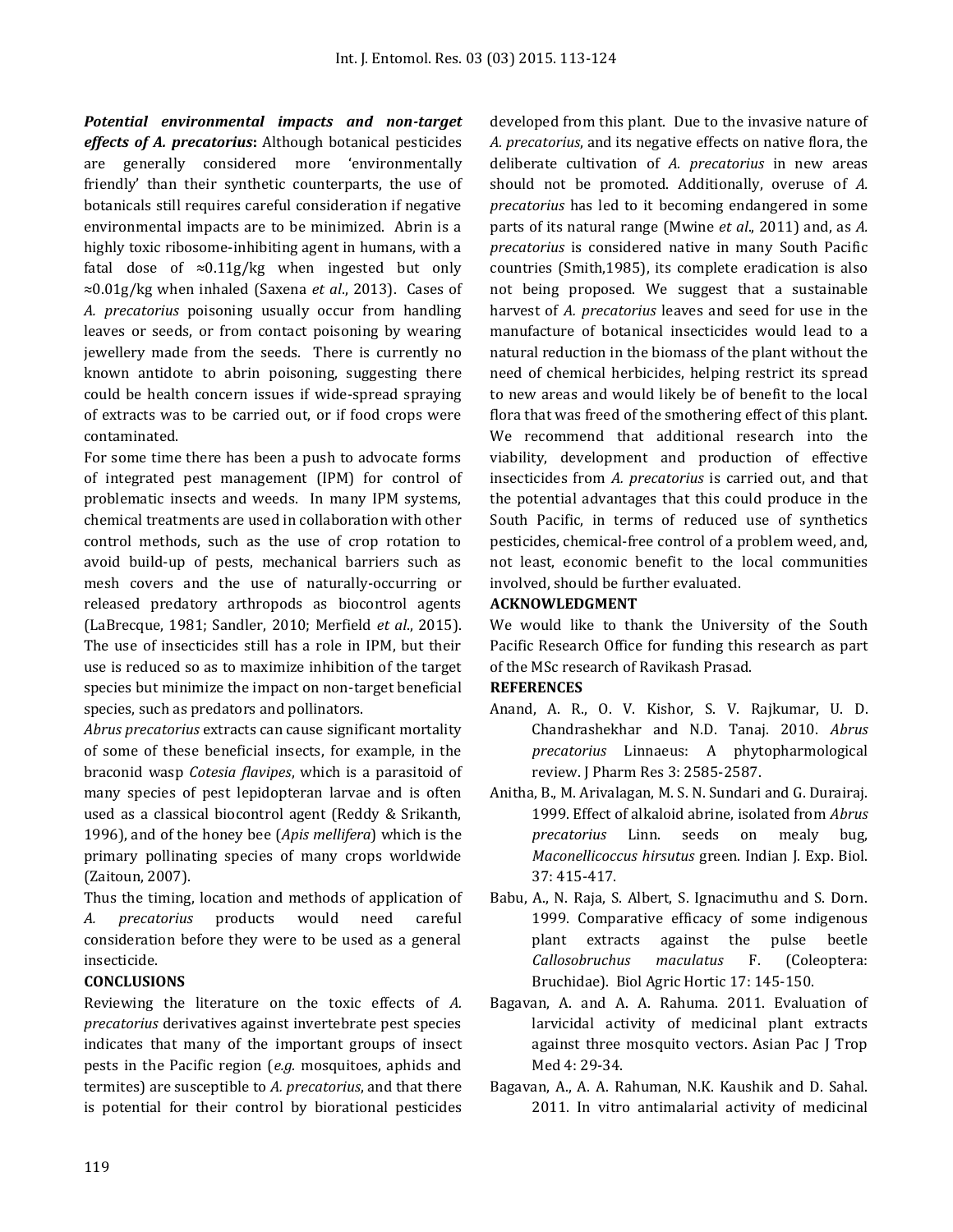plant extracts against *Plasmodium falciparum*. Parasitol Res 108: 15-22.

- Bataille, A., A. A. Cunningham, V. Cedeño, M. Cruz, G. Eastwood, D. M. Fonseca. 2009. Evidence for regular ongoing introductions of mosquito disease vectors into the Galápagos Islands. Proceedings of the Royal Society of London. Series B, Biological Sciences. pp. 3769-3775.
- Beugnet, F. and L. Chardonnet. 1995. Ticks resistance in pyrethrinoids in New Caledonia. Vet Parasitol 56: 325–338.
- Bhatia, M., N. A. Siddiqui and S. Gupta. 2013. *Abrus Precatorius* (L.): an evaluation of traditional herb. IAJPR 3: 3295-3315.
- Bhide, M., P. Nema, G. Priyamvada, M. A. Khan, D. Ujjawal and J. Shikka. 2008. Quantitative residual analysis of methanolic and petroleum ether extracts of abrin and cerbrin glycosides in different developmental stages of *Lynaea stagnalis* and *Lymnaea acuminata*. Perspectives in Animal Ecology and Reproduction. Daya Publishing House & Astral International P Ltd. pp. 329-368.
- Bradely, K. and G. D. Gann. 1999. The status of exotic plants in the preserves of southern Florida. In: D. T. Jones and B. W. Gamble [Eds]. Proceedings of a Joint Conference of the Exotic Pest Plant Council and the Florida Native Plant Society, South Florids Water Mangement District. pp. 35-41.
- [Brioudes, A.](http://www.ncbi.nlm.nih.gov/pubmed/?term=Brioudes%20A%5BAuthor%5D&cauthor=true&cauthor_uid=24388793), J. [Warner, R](http://www.ncbi.nlm.nih.gov/pubmed/?term=Warner%20J%5BAuthor%5D&cauthor=true&cauthor_uid=24388793). [Hedlefs a](http://www.ncbi.nlm.nih.gov/pubmed/?term=Hedlefs%20R%5BAuthor%5D&cauthor=true&cauthor_uid=24388793)nd B[. Gummow.](http://www.ncbi.nlm.nih.gov/pubmed/?term=Gummow%20B%5BAuthor%5D&cauthor=true&cauthor_uid=24388793) 2014. A review of domestic animal diseases within the Pacific Islands region. Acta Trop 132: 23-38.
- Brooks, F. 2002. List of Plant Diseases in American Samoa. Land Grant Technical Report No. 38. pp 31.
- Brown, A. W. A. 1978. Ecology of Pesticides. John Wiley & Sons, New York, USA. pp. 525.
- [Chan, C. W.,](http://www.ncbi.nlm.nih.gov/pubmed/?term=Chan%20CW%5BAuthor%5D&cauthor=true&cauthor_uid=22272308) R. [Spathis,](http://www.ncbi.nlm.nih.gov/pubmed/?term=Spathis%20R%5BAuthor%5D&cauthor=true&cauthor_uid=22272308) D. M. [Reiff, S](http://www.ncbi.nlm.nih.gov/pubmed/?term=Reiff%20DM%5BAuthor%5D&cauthor=true&cauthor_uid=22272308). E. [McGrath, R](http://www.ncbi.nlm.nih.gov/pubmed/?term=McGrath%20SE%5BAuthor%5D&cauthor=true&cauthor_uid=22272308). M. [Garruto a](http://www.ncbi.nlm.nih.gov/pubmed/?term=Garruto%20RM%5BAuthor%5D&cauthor=true&cauthor_uid=22272308)nd J.K. [Lum.](http://www.ncbi.nlm.nih.gov/pubmed/?term=Lum%20JK%5BAuthor%5D&cauthor=true&cauthor_uid=22272308) 2012. Diversity of *Plasmodium falciparum* chloroquine resistance transporter (pfcrt) exon 2 haplotypes in the Pacific from 1959 to 1979. PLoSOne 7: 1. e30213. doi:10.1371/journal.pone.0030213.
- Chan, C. W., N. Sakihama, S. Tachibana, Z. M. Idris, J. K. Lum, K. Tanabe and A. Kaneko. 2015. *Plasmodium vivax* and *Plasmodium falciparum* at the Crossroads of Exchange among Islands in Vanuatu: Implications for Malaria Elimination Strategies. PLoSOne 10: 3. e0119475. doi:10.1371/journal.pone.0119475.
- Chevillon, C., S. Ducornez, T. de Meeuˆs, B. B. Koffi, H. Gaı¨a, J. Delathie`re and N. Barre´ d. 2007. Accumulation of acaricide resistance mechanisms in *Rhipicephalus* (*Boophilus*) *microplus* (Acari: Ixodidae) populations from New Caledonia Island. Vet Parasitol 147: 276–288.
- Choudari, A. B., S. Naim, A. S. Khainer, P. V. Gomase and S. Afsar. 2011. Evaluation of antiserotonergic activity of ethyl acetate extract of *Abrus precatorius* leaves. J Pharm Res 4: 570-572.
- Chungsamarnyart, N., S. Jiwajinda and W. Jansawan. 1988. Effective plant crude-extracts on the tick (*Boophilus microplus*) larvicidal action. In: Proceedings of the 6th Annual Conference on Methodological Techniques in Biological Sciences, Kasetsart University Research and Development Inst. pp. 121-122.
- Daigneault, A. and P. Brown. 2013. Invasive species management in the Pacific using survey data and benefit-cost analysis. In: 57th Australian Agriculture and Resource Economics Society Annual Conference, Australian Agriculture and Resource Economics Society, Sydney, Australia. pp. 1-28.
- Denholm, I. and M. W. Rowland. 1992. Tactics for managing pesticide resistance in arthropods: theory and practice. Annu Rev Entomol 37: 91- 112.
- Desai, V. B., M. Sirsi, M. Shankarappa and A. R. Kasturibai. 1966. Studies on the toxicity of *Abrus precatorius* L. I. Effect of aqueous extracts of seeds on mitosis and meiosis in grasshopper, *Poecilocera picta*. Indian J Exp Bio 4: 164-166.
- Desai, V. B., M. Sirsi, M. Shankarappa and A. R. Kasturibai. 1971. Chemical & pharmacological investigations on the seeds of *Abrus precatorius* Linn. II. Effect of seeds on mitosis & meiosis in grasshopper, *Poecilocera picta* & some ciliates. Indian J Exp Biol 9: 369-371.
- Dimetry, N. Z. and E. F. Abdalla. 1988a. Feeding deterrent effects of various extracts of the bead tree, *Abrus precatorius*, seeds extracts towards *Spodoptera littoralis* (Boisd.). Bull Entomol Soc Egypt 17: 85- 92.
- Dimetry, N. Z. E. F. and Abdalla. 1988b. Bioactivity of *Abrus precatorius* seeds extracts against the cowpea aphid, *Aphis craccivora* Koch. Bull Entomol Soc Egypt 17: 159-167.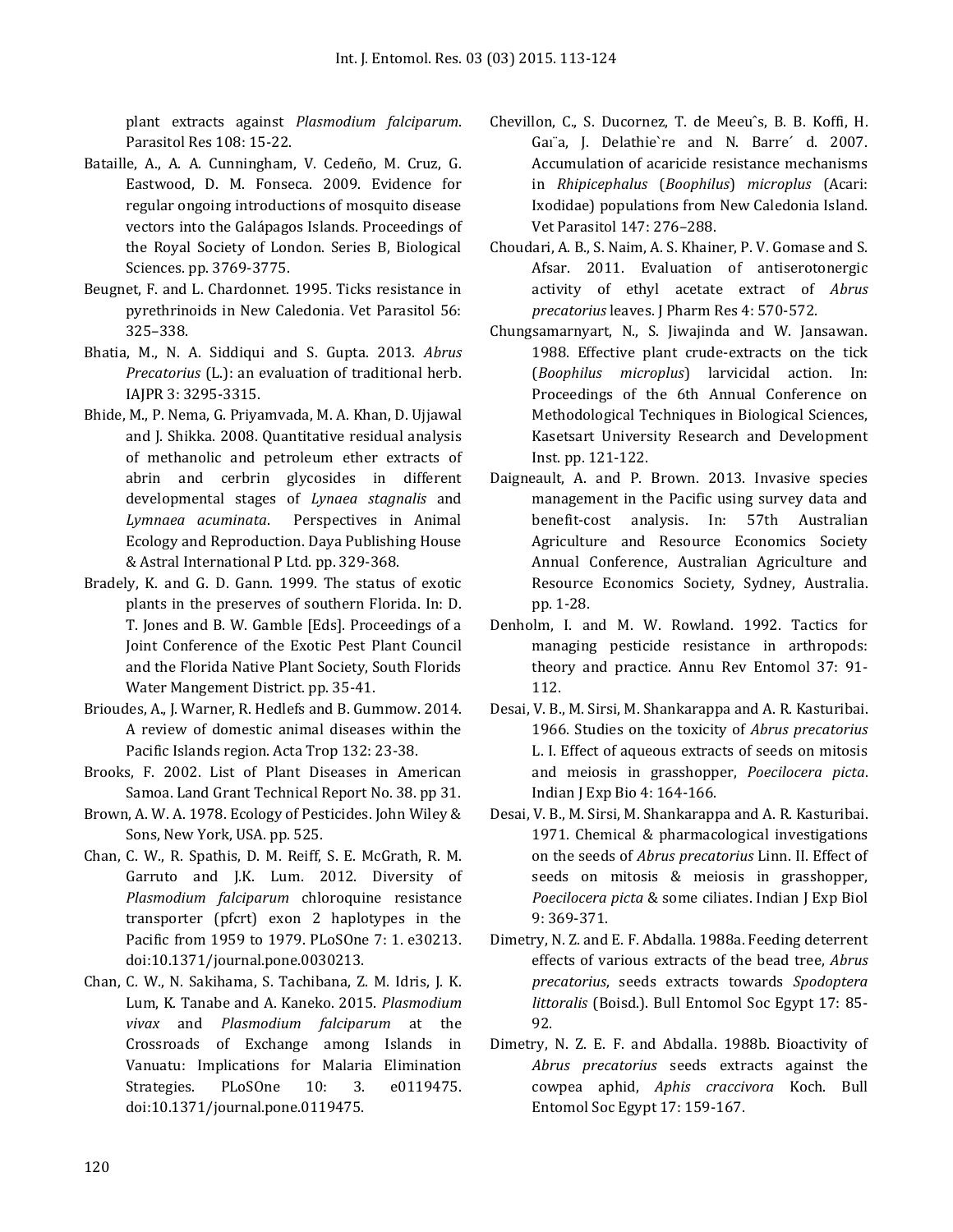- Dimetry, N. Z., S. El-Gengaihi, A. S. Reda and S. A. A. Amer. 1990. P Acarol. 31: 361-366.
- Dimetry, N. Z., S. El-Gengaihi, A.S. Reda and S. A. A. Amer. 1992. Biological effects of some isolated *Abrus precatorius* L. alkaloids towards *Tetranychus urticae* Koch. Anz. Schädlingskd 65: 99-101.
- Duke, S. O., F. E. Dayan, J. G. Romagni and A. M. Rimanda. 2000. Natural products as sources of herbicides: current status and future trends. Weed Res 40: 99– 111.
- Evenhuis N. L. 2007. Checklist of the Orthoptera of Fiji. Bishop Museum Technical Report 38: 1-9.
- Fasi, J., G. Brodie and C. Vanderwoude. 2013. Increases in crop pests caused by *Wasmannia auropunctata* in Solomon Islands subsistence gardens. J Appl Entomol 2013: 1-9.
- French, B. R. 2006. Insect Pests of Food Plants of Papua New Guinea. Food Plants International. pp. 276.
- Frisch, J. E. 1999. Towards a permanent solution for controlling cattle tick. Int J Parasitol 29: 57–71.
- Florence, J., H. Chevillotte, C. Ollier and J. Y. Meyer. 2010. Base de données botaniques Nadeaud de l'Herbier de la Polynésie Française. In: Hawaiian Ecosystems at Risk project, University of Hawaii Department of Botany. [http://archive.is/www.herbier-tahiti.pf.](http://archive.is/www.herbier-tahiti.pf)
- Fonseca, D. M., J. L. Smith, R. C. Wilkerson and R. C. Fleischer. 2006. Pathways of expansion and multiple introductions illustrated by large genetic differentiation among worldwide populations of the southern house mosquito. Am J Trop Med Hyg 74: 284-9.
- Georghiou, G. P. 1986. The magnitude of the resistance problem. In: Pesticide Resistance: Strategies and Tactics for Management. National Academy Press, Washington, D.C. pp. 14-43.
- Ghazanfar, S. A., G. Keppel and S. Khan. 2001. Coastal vegetation of small islands near Viti Levu and Ovalau, Fiji. J Botany 39: 587-600.
- Ghosal, S. and S. K. Dutta. 1971. Alkaloids of *Abrus precatorius.* Phytochemistry 10: 195-198.
- Global Invasive Species Database. 2010. In: S. Pagad [Ed]. *Abrus precatorius*, accessed on 28 April, 2012 from[: http://www.issg.org/database/species/.](http://www.issg.org/database/species/)
- Gretzel, U. and K. H. Yoo. 2008. Use and impact of online travel reviews. Information and communication technologies in tourism. Springer, Austria. pp. 35-46.
- [Gulzar, T.,](http://apps.webofknowledge.com/OneClickSearch.do?product=WOS&search_mode=OneClickSearch&excludeEventConfig=ExcludeIfFromFullRecPage&colName=WOS&SID=U1qFPDDzUtrKoYMzeCC&field=AU&value=Gulzar,%20T) N. [Uddin,](http://apps.webofknowledge.com/OneClickSearch.do?product=WOS&search_mode=OneClickSearch&excludeEventConfig=ExcludeIfFromFullRecPage&colName=WOS&SID=U1qFPDDzUtrKoYMzeCC&field=AU&value=Uddin,%20N) B. S. Siddiqui, S. N. H. Naqvi, S. Begum and R. M. Tariq. 2013. New constituents from the dried fruit of *Piper nigrum* Linn., and their larvicidal potential against the Dengue vector mosquito *Aedes aegypti.* Phytochem Lett 6: 219-223.
- Hata, Y., M. Raith, S. N. Ebrahimi, S. Zimmermann, T. Mokoka, D. Naidoo, G. Fouche, V. Maharaj, M. Kaiser, R. Brun and M. Hamburger. 2013. Antiprotozoal isoflavan qquinones from *Abrus precatorius* ssp *africanus*. Plant Medicai 79: 492- 498.
- Hidayat, P., T. Philips and R. French-Constant. 1996. Molecular and morphological characters discriminate *Sitophilus oryzae* and *S. zeamais* (Coleoptera: Curculionidae). Ann Entomol Soc Am 8: 645-652.
- Hoddle, M. S. 2004. Restoring balance: using exotic species to control invasive exotic species. Conserv Biol 18: 38-49.
- Holm, L. P., V. V. Juan, P. P. James and L. Donald. 1979. A geographical atlas of world weeds. John Wiley & Sons, New York. pp. 391.
- Holt, J. S. 2009. Management of invasive terrestrial plants. In: MN Clout & PA Williams [Eds]. Invasive Species Management. Oxford University Press, Oxford. pp. 126-140.
- Hosking, J. R., B. J. Conn and B. J. Lepschi. 2003. Plant species first recognised as naturalised for New South Wales over the period 2000–2001. Cunninghamia 8: 175–187.
- Ibrahim, A. M. 1992. Antihelmintic activity of some Sudanese medicinal plants. Phytother Res 6: 155- 157.
- Igbedioh, S. O. 1991. Effects of agricultural pesticides on humans, animals, and higher plants in developing countries. Arch Environ Health 46: 218-224.
- Jayakumar, V., R. Bhaskaran and S. Tsishima. 2007. Potential of plant extracts in combination with bacterial antagonist treatment as biocontrol agent of red rot of sugarcane. Can J Microbiol 53: 196-206.
- Johri, P. K., D. Singh, R. Mourya, D. Tiwari, A. Bajpai and R. Johri. 2004. Ovicidal action and feeding response of certain plant extracts against *Bagrada cruciferarum* (Kirk), *Pieris brassicae* (Linn.) and *Mylabris pustulata* (Thunb). J Appl Zool Res 15: 37-42.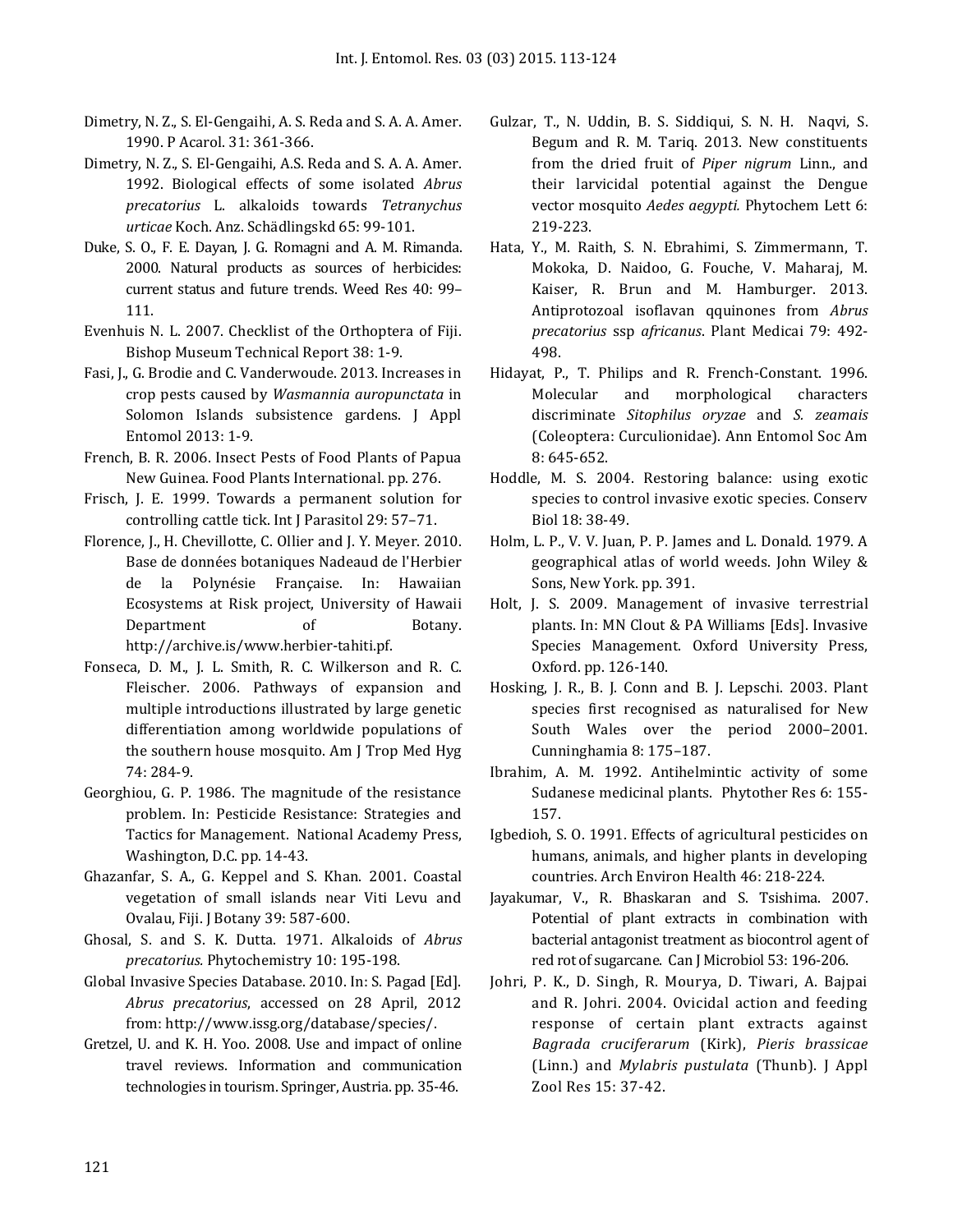- Kardinan, A. and E. A. Wikardi. 1997. The prospect of botanical insecticides on stored food insects management. BIOTROP 59: 199-208.
- Kaushik, P. and P. Khanna. 1992. Insecticidal substances from in vivo and in vitro culture of *Abrus precatorius* L. Adv Plant Sci 5: 464-469.
- [Kere, N. K.,](http://www.ncbi.nlm.nih.gov/pubmed/?term=Kere%20NK%5BAuthor%5D&cauthor=true&cauthor_uid=7939936) J. Keni, J. F. Kere, A. Bobogare, R. H. Webber and B. A. [Southgate.](http://www.ncbi.nlm.nih.gov/pubmed/?term=Southgate%20BA%5BAuthor%5D&cauthor=true&cauthor_uid=7939936) 1993. The economic impact of *Plasmodium falciparum* malaria on education investment: a Pacific Island case study. [Southeast](http://www.ncbi.nlm.nih.gov/pubmed/7939936)  [Asian J Trop Med Public Health](http://www.ncbi.nlm.nih.gov/pubmed/7939936) 24: 659-63.
- Khalsa, H. G., Y. C. Wal and P. N. Agarwal. 1964. Insecticidal properties of *Abrus precatorius* Linn. and *Nerium odorum* Soland. Indian J. Entomol 26: 113-115.
- Kingsford, R. T., J. E. M. Watson, C. J. Lundquist, O. Venter, L. Hughes, E. L. Jhonston. 2009. Major conservation policy issues for biodiversity in Oceania. Conserv Biol 23: 834–840.
- Kohler, F., F. PeJ Jegrin, G. Jackson, and E. McKenzie. 1997. Diseases of cultivated crops in Pacifie Island countries, *South Pacific Commission*, ISBN 982- 203-487-3.
- Kong, C. H., P. Wang, C. X. Zhang, M. X. Zhang and F. Hu. 2006. Herbicidal potential of allelochemicals from *Lantana camara* against *Eichhornia crassipes* and the alga *Microsystis aeruginosa.* Weed Res 46: 290–295.
- Kriticos, D. J., A. E. A. Stephens and A. Leriche. 2007. Effect of climate change on Oriental Fruit Fly in New Zealand and the Pacific. N Z Plant Prot 60: 271-278.
- Kumaran, R. S. and K. Balasubramanian. 2003. Mycotoxic effect of *Abrus precatorius* and *Rauvolfia tetraphylla* root extracts on the growth of *Colletrichum capsici*. Czech Mycol. 55: 51-56.
- LaBrecque, G. C. 1981. Integrated Pest Management. IAEA Bulletin 23: 40-42.
- LaPointe, D. A., C. T. Atkinson and M. D. Samuel. 2012. Ecology and conservation biology of avian malaria. Ann N Y Acad Sci 1249: 211-226.
- Lum, J. K., A. Kaneko, K. Tanabe, N. Takahashi, A. Bjorkman and T. Koyabakawa. 2005. Malaria dispersal among islands: human mediated *Plasmodium falciparum* gene flow in Vanuatu, Melanesia. Acta Trop 90: 181-5.
- Macias F. A., J. M. G. Molinillo, R. M. Varela and J. C. G. Galindo. 2007. Allelopathy – a natural alternative for weed control. Pest Manag Sci 63: 327–348.
- MacKee, H. S. 1994. Catalogue des Plantes Introduites et Cultivées en Nouvelle-Calédonie. Muséum National d'Histoire Naturelle, Paris. pp. 164.
- Madulid, D. A., D. N. Tandang and E. M. G. Agoo. 2009. Assisted natural regeneration and biodiversity in the Philippines. In: P. B. Durst, P. Sajise and R. N. Leslie. Proceedings of the regional workshop on advancing the application of assisted natural regeneration for effective low-cost forest restoration, Food and Agriculture Organization of the United Nations Regional Office for Asia and the Pacific. pp. 1-30.
- Malo, M. 2011. Termite user-pay system costly. The Fiji Tmes. Fiji Times Limited, Suva. pp. 14.
- Mallet, J. 1989. The evolution of insecticide resistance: Have the insects won? Trends Ecol Evol 4: 336-340.
- Manimegalai, K., C. A. Annapoorani and D. Dhanalakshmi. 2011. Evaluation of larvicidal activity of the leaf and seed extracts of *Abrus precatorius* against *Culex quinqefasciatus* (Diptera: Culicidae). Plant Archives 11: 311-313.
- Merfield, C. N., I. J. Geary, R. J. Hale and S. Hodge. 2015. A field evaluation of the effectiveness of mesh crop covers for the protection of potatoes from tomato potato psyllid. New Zeal J Crop Hort Sci (in press).
- Motooka, P. C., N. Luisa, D. N. Guy and C. Lincoln. 2003. Weeds of Hawaii's pastures and natural areas; An identification and management guide. College of Tropical Agriculture and Human Resources, University of Hawaii, pp. 184.
- Muthukrishnan, J., E. Pushpalata and A. Kasthuribhai. 1997. Biological effects of four plant extracts on *Culex quinquefasciatus* say larval stages. Insect Sci Appl 7: 389-394.
- Mwine, J., P. V. Damme, J. Kamoga, C. Kudamba, M. Nasuuna and F. Jumba. 2011. Ethnobotanical study of pesticidal plants used in Southern Uganda and their need for conservation. J Med Plant Res 5, 1155-1163.
- Nakawiroat, P., S. Visetson, J. Milne and C. Sudthongkong. 2007. Efficiency of deadly crab's eye extracts (*Abrus precatorius* L.) against oriental fruit fly (*Bactrocera dorsalis Hendel*) In: The 5th International Symposium on Biocontrol and Biotechnology. Mongkut's Institute of Technology Ladkrabang, Khon Kaen University, Nong Khai Campus, Nong Khai, Thailand. pp. 174.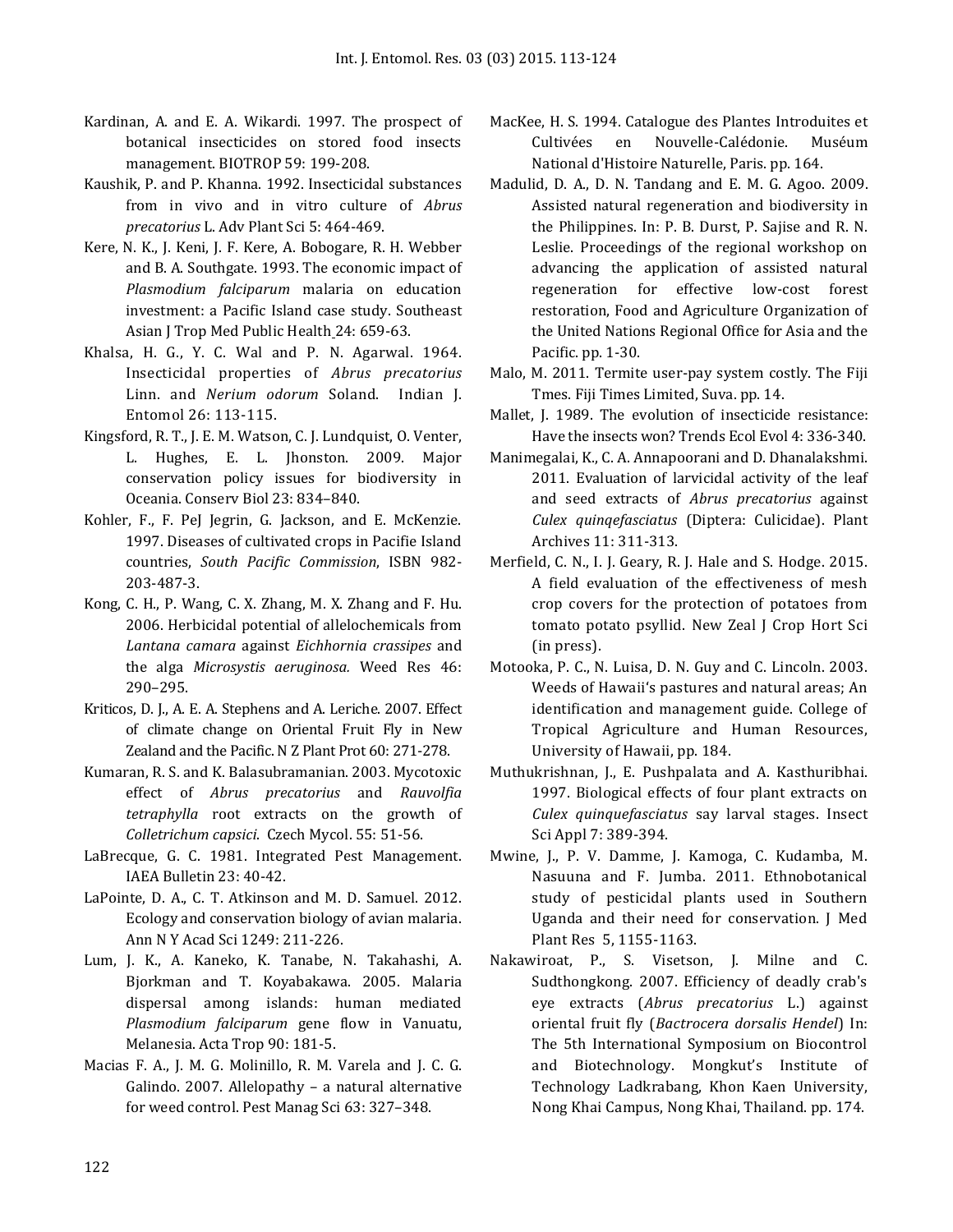- Nazar, S., S. Ravikumar, G. P. Williams, M. S. Ali and P. Suganthi. 2009. Screening of Indian coastal plant extracts for larvicidal activity of *Culex quinquefasciatus*. Indian J Sci Technol 2: 24-27.
- Olson L. J. 2006. The economics of terrestrial invasive species: a review of the literature. Agr Resource Econ Rev 35: 178–194.
- Pacific Islands Pest List Database. 2015. Plant protection Service, Secretriat of the Pacific Community, Fiji; [http://www.spc.int/pld/.](http://www.spc.int/pld/)
- Paine, R. W. 1968. Investigations for the biological control in Fiji of the coconut stick-insect *Graeffea crouanii* (Le Guillou). Bull Entomol Res 57: 567-604.
- Patel, B. M. and N. B. Chauhan. 2013. Indigenous and scientific knowledge of the farmers about various agricultural uses of neem. Agric Sci Dig 33: 131-134.
- Pimentel, D. 2009. Pesticides and pest control. In: R. Peshin & A. K. Dhawan [Eds.] Integrated Pest Management: Innovation-Development Process*.*  Springer, Holland. Pp. 83-87.
- Prasad, R. R., G. Brodie, Vanderwoude and C. S. Hodge. 2015. Extracts of the rosary pea, *Abrus precatorius,* are toxic to the invasive termite, *Coptotermes gestroi.* Weta (in press).
- Pyke, C. R., R. Thomas, R. D. Porter, J. J. Hellmann, J. S. Dukes, D. M. Lodge*.* 2008. Current practices and future opportunities for policy on climate change and invasive species. Conserv Biol 22: 585-592.
- Randall, R. P. 2007. The introduced flora of Australia and its weed status. CRC for Australian Weed Management, Department of Agriculture and Food, University of Adelaide-Waite Campus, Western Australia. pp. 13.
- Reda, A. S., N. Z. Dimetry, S. A. A. Amer and S. El-Gengaihi. 1990. The role of *Abrus precatorius* alkaloid on settling, reproduction and development in *Tetranychus urticae* Koch. Ann Agri Sci 28: 2643-2653.
- Reda, A. S., N. Z. Dimetry, S. A. A. Amer and H. M. Motawe. 1989. Activity of *Abrus precatorius* L. extracts and compounds isolated on orientation and oviposition behaviour of the two-spotted spider mite *Tetranychus utticae* Koch. J Appl Entomol 107: 395-400.
- Reddy P. V. R. and J. Srikanth. 1996. Effect of plant extracts on larval parasitoid *Cotesia flavipes* (Cameron) and its parasitisation efficacy. Insect Environ 2: 106-108.
- Sakthivadivel, M. and T. Daniel. 2008. Evaluation of certain insecticidal plants for the control of vector mosquitoes viz. *Culex quinquefasciatus*, *Anopheles stephensi* and *Aedes aegypt*i. Appl Entomol Zool 43: 57-63.
- Sandler, H. A. 2010. Integrated Pest Management. In: UMass Cranberry Station Best Management Practices Guide. pp. 11-15.
- Satyasree, J. G. 1999. Biochemical characterization of Abrus lectins, toxins and aggulutinins. Ph.D, University of Hydrabad, Hyderabad. pp. 70.
- Saxena N., P. Yadav and O. Kumar. 2013. The Fas/Fas ligand apoptotic pathway is involved in abrininduced apoptosis. Toxicol Sci 135: 103-118.
- Scott I. M., H. Jensen, J. G. Scott, M. B. Isman, J. T. Arnason and B. J. R. Philogène. 2003. Botanical insecticides for controlling agricultural pests: piperamides and the Colorado potato beetle *Leptinotarsa decemlineata* Say (Coleoptera: Chrysomelidae). Arch Insect Biochem Physiol 54: 212–225.
- Setiawan K. H., D. Tarmadi, A. H. Prianto and S. Yusuf. 2009. Termicidal activities of *Abrus Precatorius* L. leaves extract against subterranean termite *Coptotermes gestroi*. In: W. Diwanto & A. Kusumaningtyas [Eds]. Proceedings of The First International Symposium of Indonesian Wood Research Society*.* IWORS. pp. 212-215.
- Sinchaisri, N., D. Roongsook and N. Chungsamarnyart. 1990. Efficacies of plant-crude extracts on the Diamond Back Moth larvae. Kasetstar J Natural Science 24: 49-53.
- <span id="page-10-0"></span>Singh, S. and D. K. Singh. 1999. Effect of molluscicidal components of *Abrus precatorius*, *Argemone mexicana* and *Nerium indicum* on certain biochemical parameters of *Lymnaeu acuminata*. Phytother Res 13: 210-213.
- Singh, S. and D. K. Singh. 2000. Effect of active molluscidal components of *Abrus precatorius*, *Argemone mexican* and *Nerium indicum* on certain enzymes in the nervous tissue of *Lymnae avuminata*. J Sci I R Iran 11: 187-194.
- Smith, A. C. 1985. Flora *Vitiensis nova*: a new flora of Fiji. NTBG 3: 758.
- Space, J. C., B. M. Waterhouse, M. Newfield and C. Bull. 2004. Invasive plant species on Niue following cyclone Heta. United Nations Develeopment Program NIU/98/G31, United Nations, Rome. pp. 37.